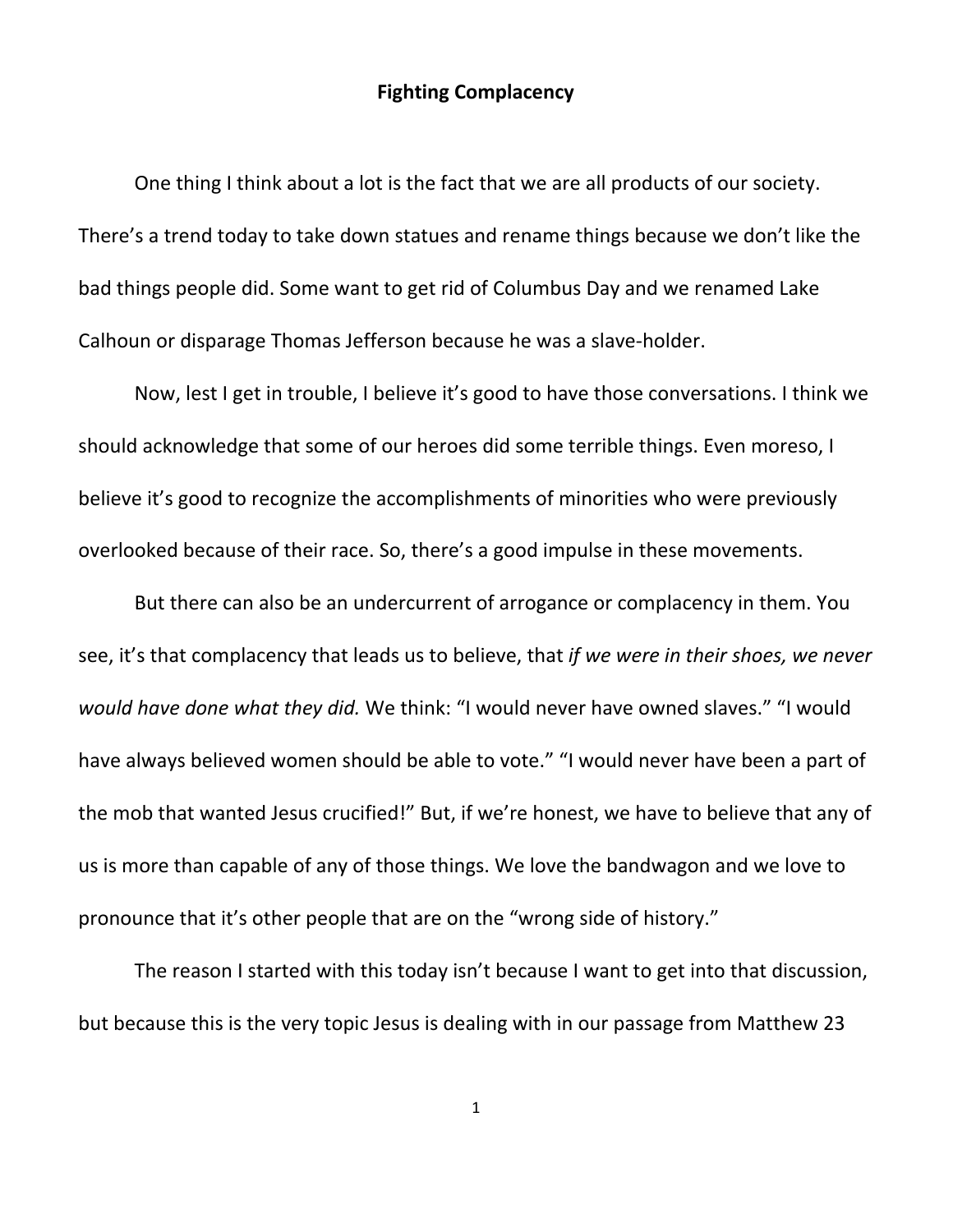today. *Turn with me to Matthew 23:29-36.* We're getting to the end of our series called "Versus" where we're looking back at the time Jesus put on the gloves and went toe-to-toe with the religious leaders. He called out things like hypocrisy and self-righteousness. We've talked about the fact that faith in Jesus is more than just an intellectual exercise and following a few rules, but it's an undying allegiance to him and his teaching. And last week, Keith talked about our tendency to settle for *looking* good on the outside rather than being *good* on the inside.

You see, I believe there are two things Jesus saves us from—*sin* and *dead religion*. Most of us recognize that sins like lying, cheating and stealing are bad, but religion is good at giving us a false sense of righteousness, forgetting we're imperfect and need God's grace. So, we're not here to complain about how terrible our society is or point out *other* people's sins, but it's to take a good, hard look at our own sin so we don't fall into the same trap as the religious people of Jesus' day. Let's take a look at today's passage. [read Matthew 23:29-36]

Verse 29 begins the  $7<sup>th</sup>$  and final "woe" Jesus pronounces on the religious leaders. In it he addresses the religious leaders' tendency to project themselves back in history and judge the people back then for being so ignorant. He does it by bringing up the fact that they revere the OT prophets. Look at what he says in verse 30, **"You say, 'If we had**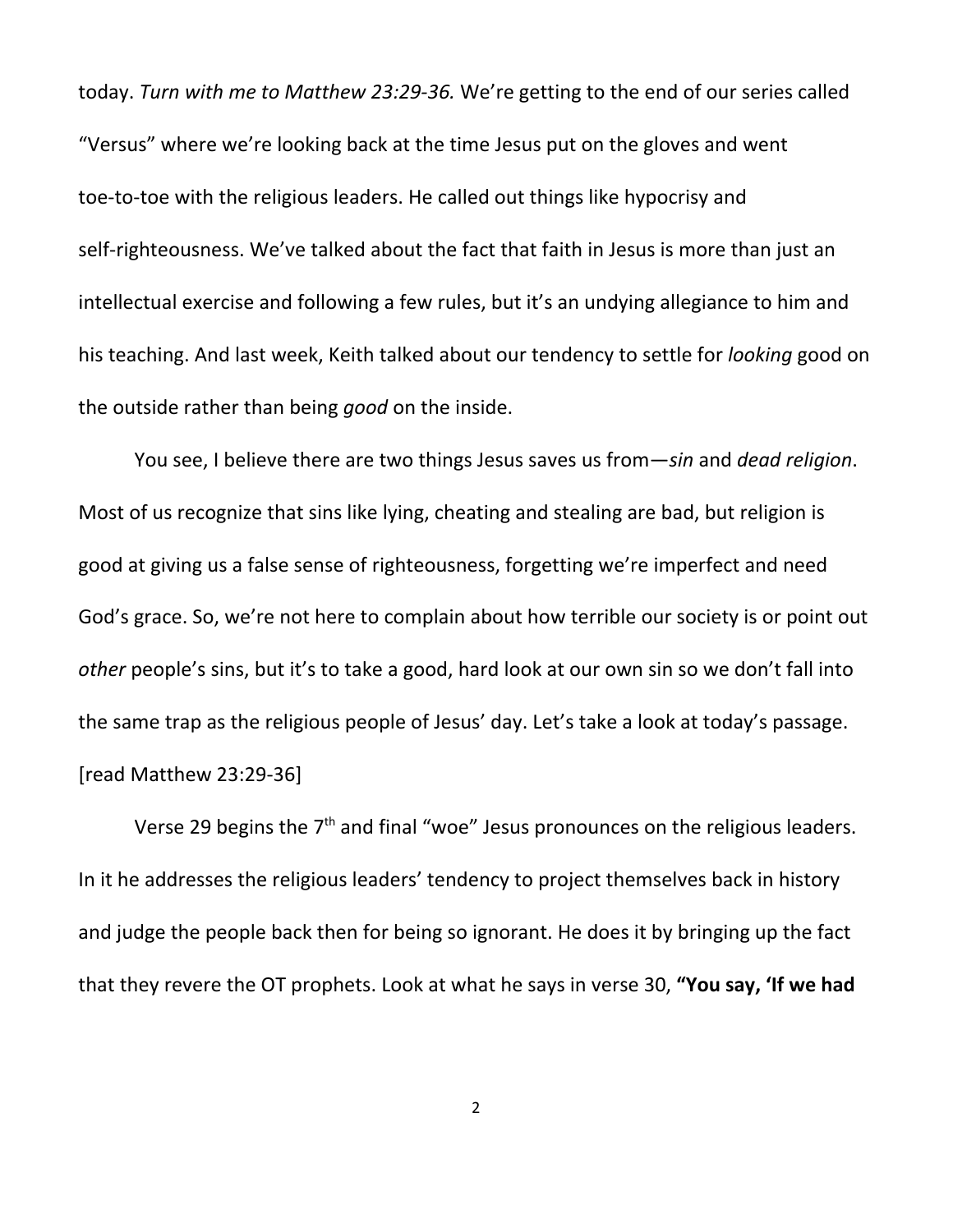**lived in the days of our ancestors, we would not have taken part with them in shedding the blood of the prophets.'"**

Now you have to understand that the prophets were *always popular in hindsight. But never very popular in their day*. They were ostracized by the people and terrorized by kings. Many were martyred because they told people things they didn't want to hear.

In fact, there's a first-century Jewish writing called the "Lives of the Prophets," but it's better known as the "Deaths of the Prophets," because it describes how each of the Old Testament prophets died. And let me just say that few of them died peacefully at home with family by their side.

For instance, Isaiah was sawed in half by king Manasseh of Israel. Jeremiah was stoned to death by a mob of Jews. Ezekiel was killed by the leader of the Jewish Exiles in Babylon for criticizing idol worship. Daniel was fortunate to die in peace, but Micah was thrown off a cliff by king Ahab's son. And Amos was killed by the priest Amaziah who hit him in the temple with a candlestick in the library. (Actually, it was a cudgel rather than a candlestick, but apparently, he lived long enough for him to make his way home and he died there.) So, the moral of the story is think twice before choosing a career in prophecy.

So, Jesus says it's convenient for the religious leaders to side with the prophets *now*, but the truth is they would do the same thing, because they have the same attitude as the people in the time of the prophets. They don't take their sin seriously and the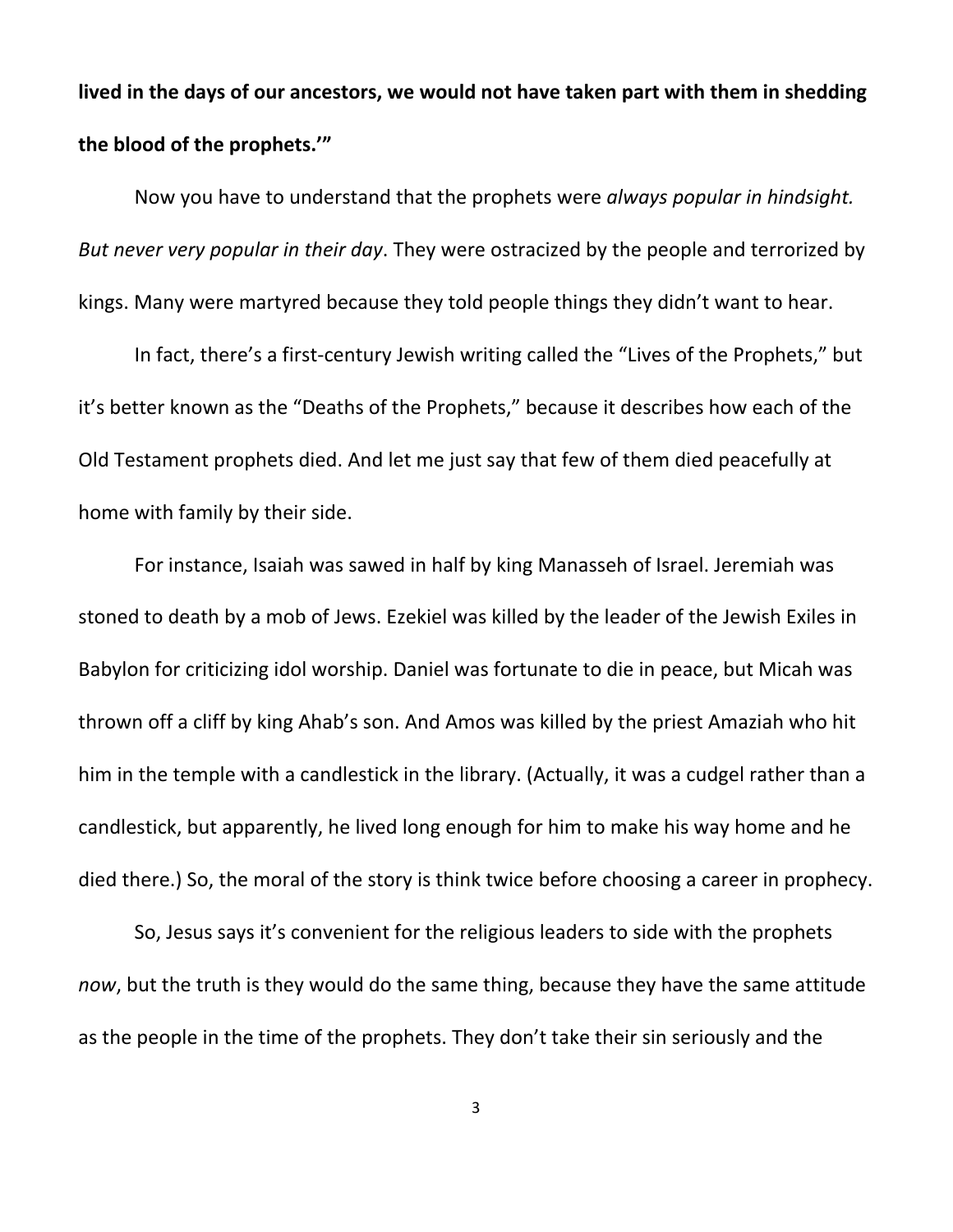believe that as long as they continue to do their religious thing, they're A-OK with God. In other words, they were complacent. Complacency is *to show smug or uncritical satisfaction with yourself or your achievements.* Some dictionaries call it self-satisfaction and it always blinds us to reality.

Complacency is dangerous—in sports, in business, and especially in religion. Complacency gives you a distorted view of *yourself*—you think you're better than you really are. It gives you a distorted view of the *world*—which you will always see ignorant and beneath you. And when you can't see things as they are, you can't grow. And the greatest danger is that you won't see it until it's too late. Let me give you an example.

I don't care whether or not you like Mike Pence—that's irrelevant to the story, but do you remember during the campaign last year when it came out that Mike Pence wouldn't have lunch with a woman who wasn't his wife? In fact, he said, he would never be in a room alone with a woman who wasn't his wife. The media absolutely obliterated him! It's sexist. It's keeping women down.

Now, you might think he took it further than he needed to or he was too strict, but his reason for doing it was not sexism. He didn't do it because he thought he was holier or less fallen than anyone else; He put those rules in place because he knows he's not! And yet the media was brutal!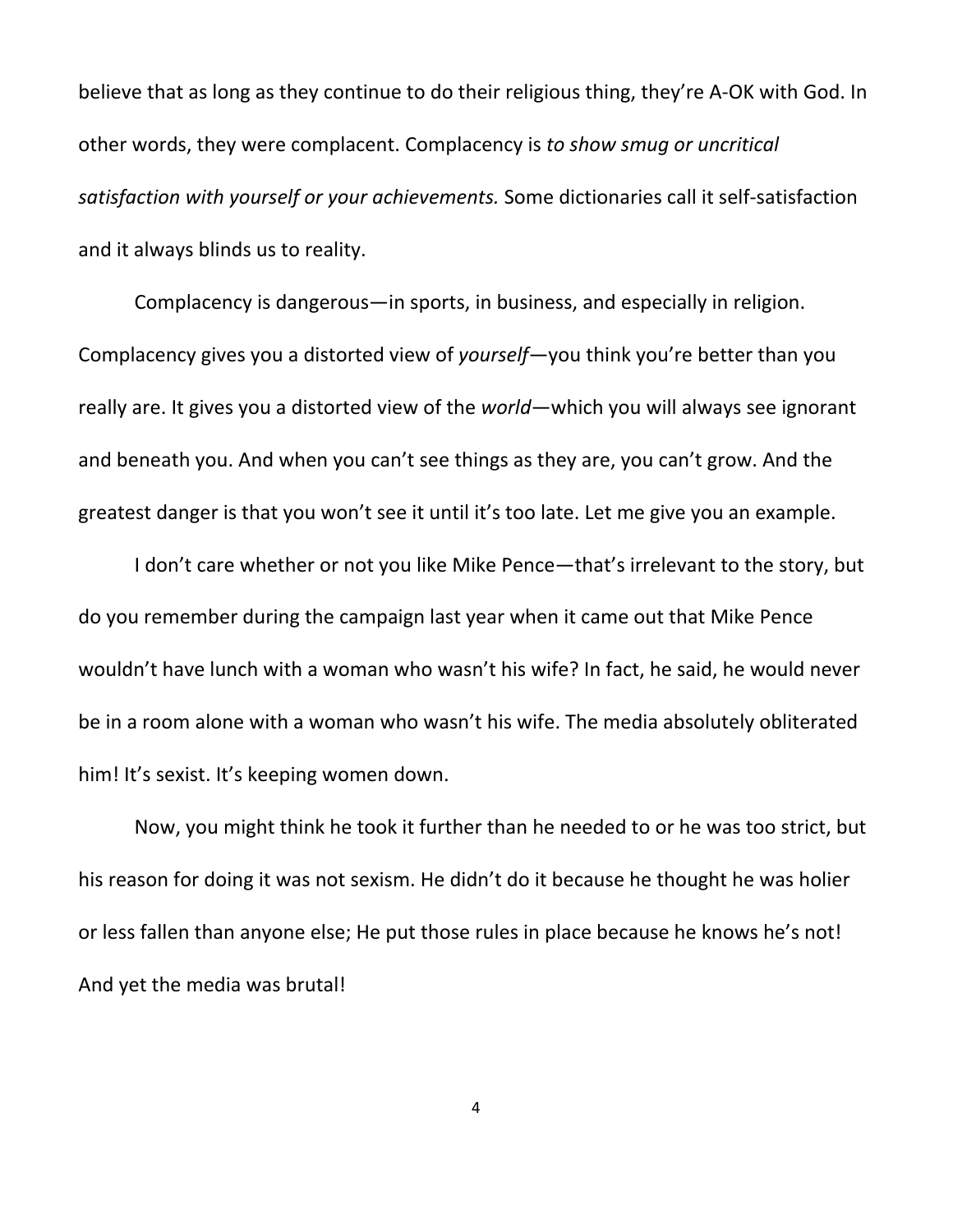Well, now that all the sex abuse and sexual assault stuff is coming to light—and make no mistake, I think it's good that it is—I wonder if anyone will change their mind and see the wisdom in setting up some strategic rules for protection.

It's amazing to me how often people get caught and they apologize and almost with a sense of shock say something like, "I don't know what happened to me. This is not who I am." Complacency says, *"I'm good enough to control myself. I could never fall for something like that!"* That's dangerous thinking.

But that was the attitude of the religious leaders. "We're smarter now." "We've progressed." "We would never kill a prophet." But Jesus' answer was that not only *would* they have done it before, he says they *will*. In verse 34 he tells them he's going to send out some prophets and he tells them this, **"Some of them you will kill and crucify; others you will flog in your synagogues and pursue from town to town."** I f you read further, you know they killed Jesus himself. And that Jesus *did* send his disciples and they were flogged and crucified and pursued from town to town—starting with Stephen in Acts, chapter 7 and continuing from there. Spiritual complacency.

Now, I suspect you're probably not going to kill any prophets or pastors for telling you what you don't want to hear... But if you're not careful, it's possible that you end up divorced, have an affair, get addicted to pornography or alcohol, or believe that you're right with God and yet be filled with hypocrisy, self-righteousness and pride. If you're not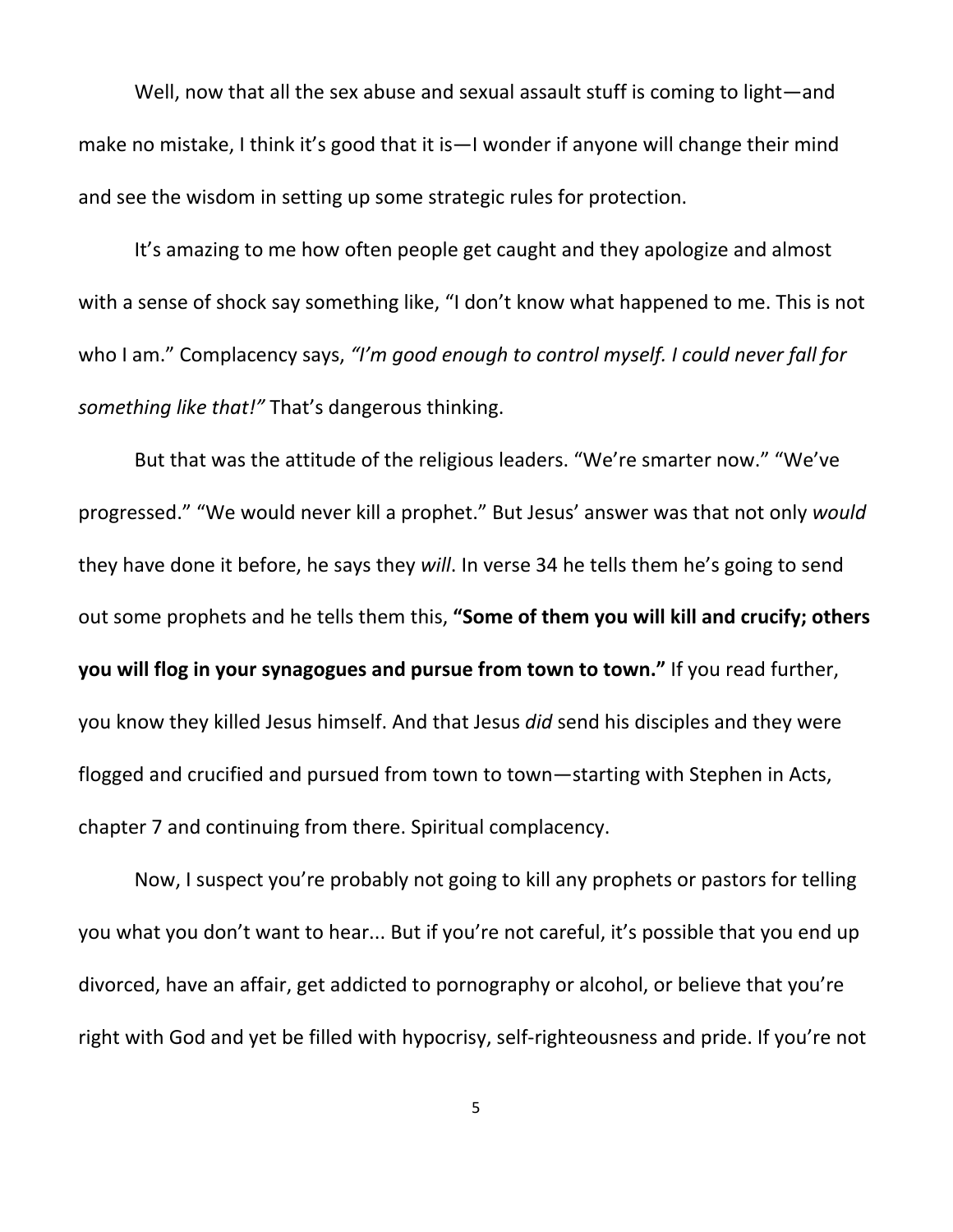careful, it could destroy your family, your career, your faith or even the church. And the sad thing is that you won't even see it coming.

So, the question is, how do we fight complacency? Well, I think the first answer is found right here in this section and it's this: *fear judgment.* I know some people say this sounds like Old Testament stuff. But now we know God is *love*, so why would we fear judgment? Well, because Jesus says so in verse 33, **"How will you escape being condemned to hell?"** And earlier in the chapter he tells them they make their converts **"twice as much a child of hell as they are!"** I know this shocks people because we don't think about Jesus as a "fire and brimstone" preacher. But you might be surprised that Jesus mentions judgment quite a bit.

Now, at this point, I need to pause for a moment and say a few things about hell because I know there are many people who won't consider Christianity because they can't stomach idea that God would torture people forever because of some sins they committed in an 80-year life. For many people, that's a non-starter.

Even for many Christians, the idea of hell doesn't seem to be consistent with what Jesus reveals about the character of God. It seems unduly harsh and even sadistic. We have a sense that the punishment needs to fit the crime, but the idea of endless torture doesn't seem to do that. So, most of the time we just avoid the issue because we don't know how to answer these questions.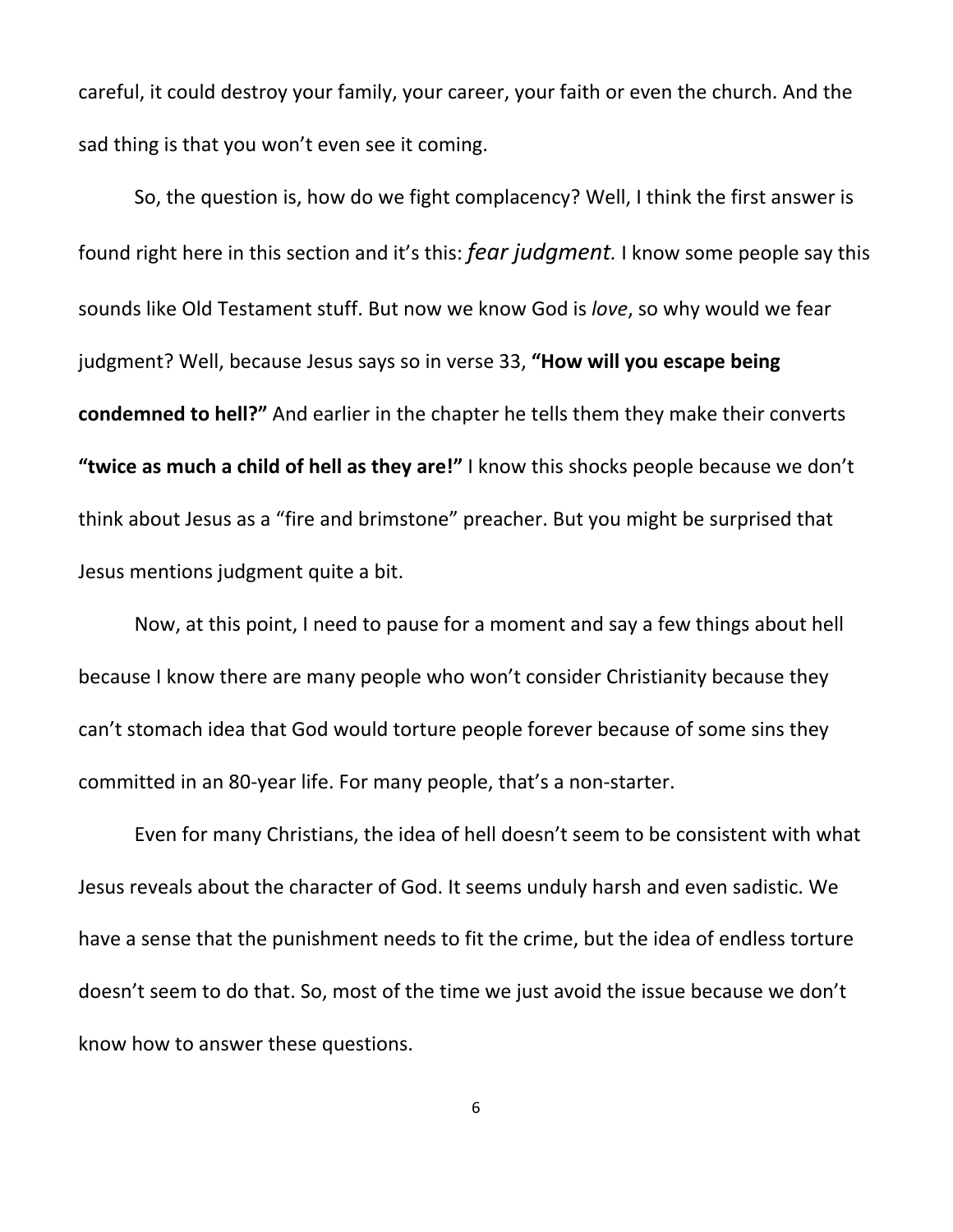Now, some Christians answer by saying that we have a fallen sense of justice. If we had God's perfect understanding, we would be OK with it. The problem is that even though we can't understand *everything*, can't we trust *something* about our sense of justice? Justice is a pretty significant Biblical theme, but if we can't understand something as basic as it seems unfair to torment people forever, then how can we make *any* judgments about justice? Could it be that the reason many have an issue with it is because God *has* given us a reliable sense of justice and it doesn't seem to coincide with what is plain about the character of God as Jesus reveals it in Scripture?

Now, with all that said, we can't do away with a teaching simply because we don't like it. God is God and we're not. And we believe the Bible is the Word of God and reliably and authoritatively teaches us Truth. So, rather than saying, "We don't like hell, let's get rid of it," it should motivate us to go to *Scripture* and try to figure out why what we've been taught about hell might *seem* out of touch with what Jesus tells us about God. Unfortunately, we don't have time to go too far with it today, but this is an incredibly important question for people today. So, I at least want to get you started on where to look to study the topic and I've listed some Scriptures and resources in your notes.

First, there's no denying that the Bible clearly teaches that someday we'll all stand before God and will receive our due, whether it's reward or punishment. The Bible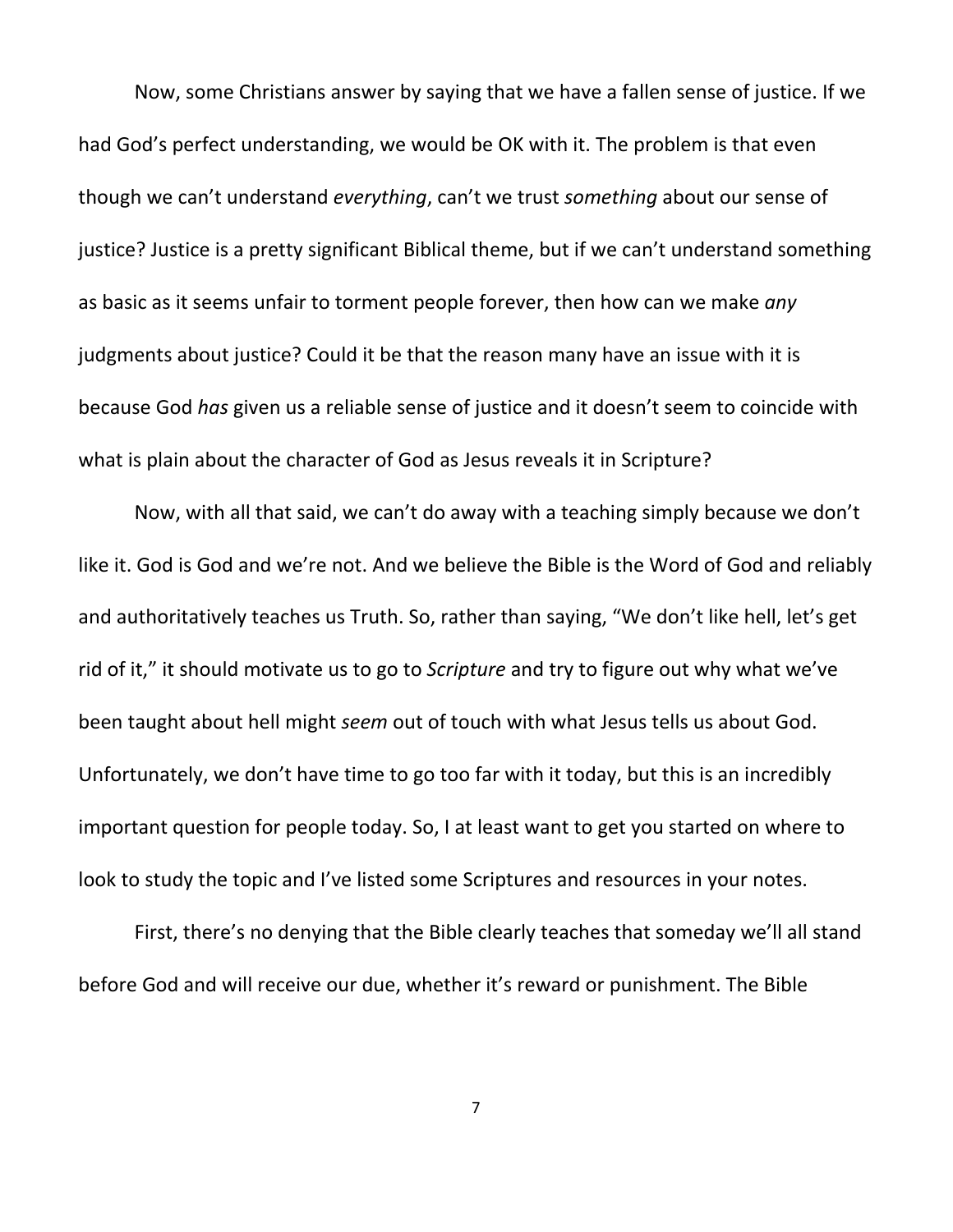teaches quite plainly and directly and it's been part of the Creeds from the beginning. It's clear that there will be a judgment someday.

But beyond that, the Bible is a little less clear. Hell is often described as flames, but are they real, physical flames or are they metaphorical? It also describes hell as utter darkness—can real flames and darkness exist at the same time? Sincere, orthodox Christians throughout history have disagreed about this. And the truth is that we get our mental image of hell more from Dante's Inferno than we do from the Bible.

Through history, there have been three major views about hell that were considered orthodox. The first one is often called *Eternal Conscious Torment (ECT)*. This has been majority view from the time of Augustine in the 4<sup>th</sup> Century. ECT says that the unrighteous will spend all of eternity in conscious torment as punishment for their sin.

The second view is what is often called "*Conditional Immortality*" or "Conditionalism" or "Annihilationism." This view says that the wicked will be punished for the appropriate time, but eventually and mercifully, their soul will be destroyed.

A third view is what we might call *Restorationism*. This is similar to the Catholic teaching of purgatory—that some people aren't quite ready for heaven, so they need to pay the punishment for their sin to be cleansed and purified for heaven. Some within this camp will say that *everyone* eventually makes it, but it takes longer for some. Others say,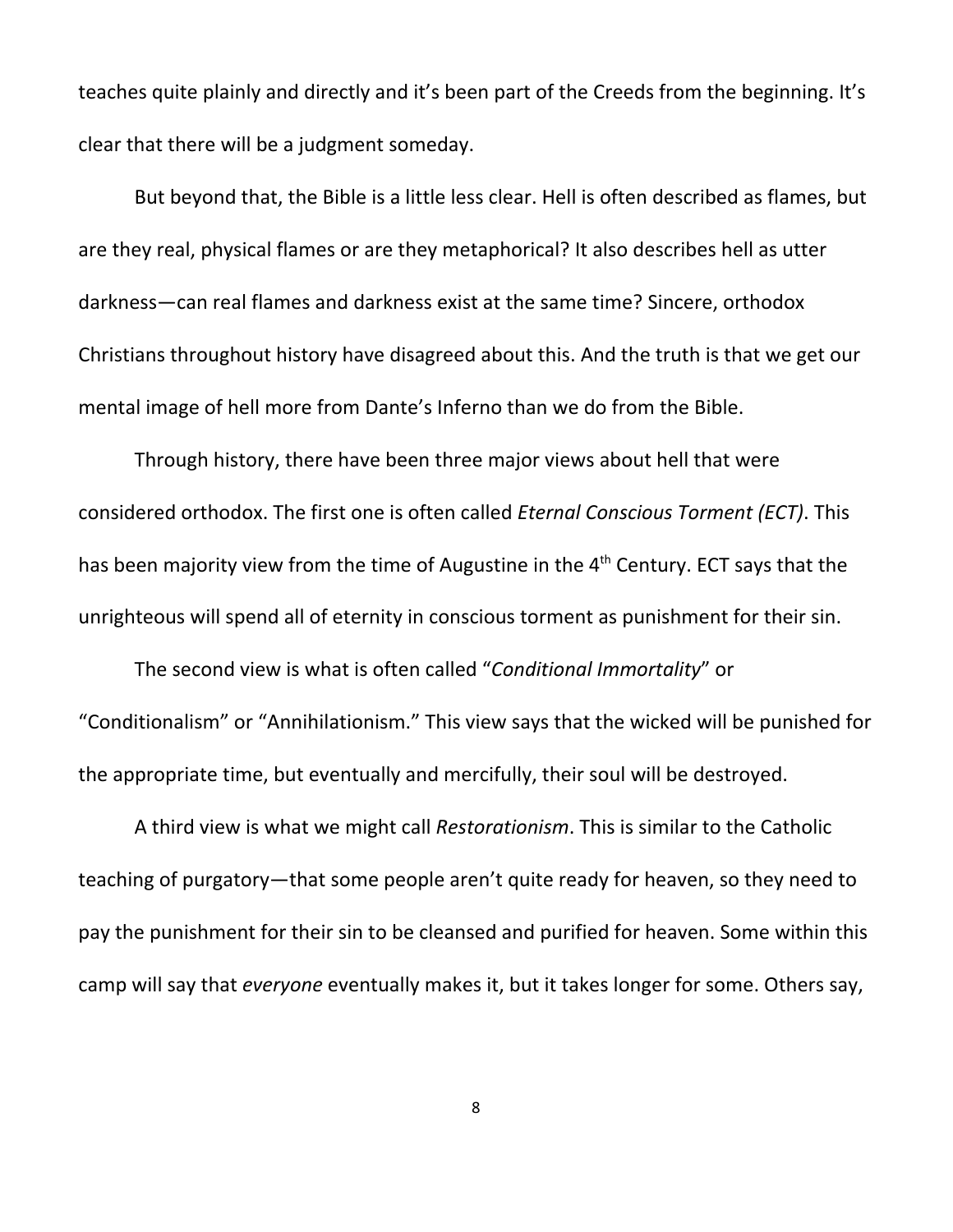that there are some who were just too bad or they continue to be angry at God, so they'll burn for eternity anyway, but most people will eventually make it to heaven.

Most believe the image of flames is metaphorical, but we get a picture of each view by what the flames do. ETC would say the flames *torment*. Conditionalists say the flames *consume*. And Restorationists say the flames *purify* to make people fit for heaven.

There are some other views that don't fit into these categories and tend to be more philosophical. And while I lean toward the Conditionalist view, I really like what C.S. Lewis' says about hell—that God doesn't send anyone to hell who doesn't want to go. Essentially, people in hell choose hell because they couldn't stand to be in heaven.

My point today isn't to convince you of any particular view of hell, but I do encourage you to look into it because I know this is *the barrier* for many people when it comes to Christianity. The truth is that neither the Bible nor the creeds necessitate any particular view of hell. But there are some things that are clear about hell from the Bible.

First, hell is *real*. Whatever it looks like, there is judgment after this life.

Second, hell is *eternal*. Whether it's punishment or destruction, it's final.

Third, hell is *bad*. Hell is not the place where you go to party with your buddies. It's painful, it's separation from God. And you don't know how bad that is because you've never experienced the hopelessness of separation from God because even in your darkest moment, God's presence was there. Hell is bad and you don't want to go there.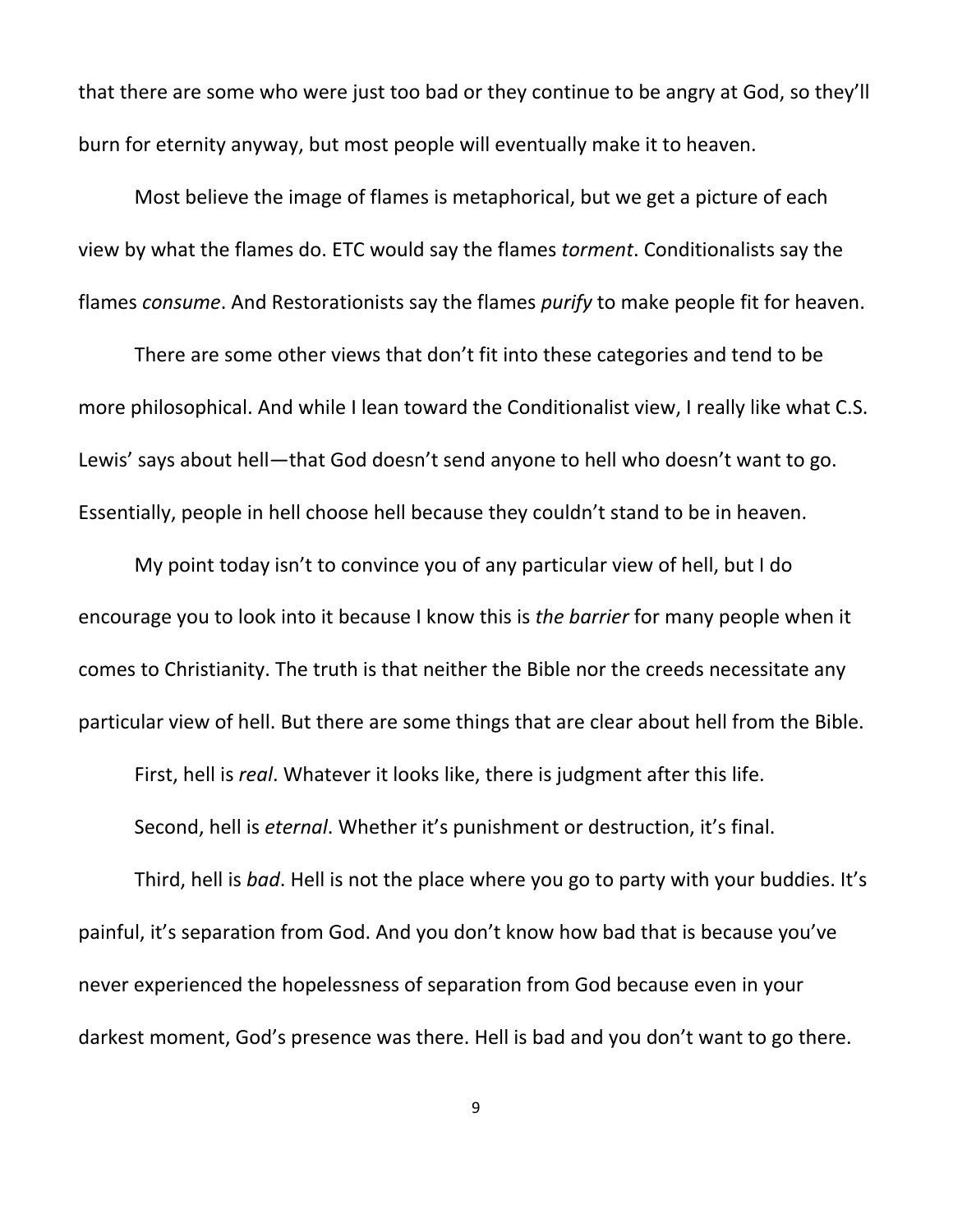Finally, hell isn't just for the unreligious. It's a danger for the self-righteous, hypocritical, and complacent religious people. In fact, I could only find one time where Jesus warned of judgment and he wasn't talking to complacent religious people.

Now, when I talk about fearing judgment, I'm not talking about the fear like you would fear a terrorist or cancer that seem to be random and unpredictable. I'm talking about fear as a motivating respect—more like knowing there's a test coming motivates you to study.

The Bible tells us that Jesus died to take on the punishment we deserve for our sin. So, when we trust Jesus, we're covered. But trust starts with a decision, but it's not just a one-time thing. It's a continual process of getting to know Jesus better and following him. That each day as you get up, you commit once again to following.

So, what does that look like? First, it's *embracing humility.* Now I know I might be sounding like a broken record her because it seems like humility has been the answer to this whole chapter. But I it's true—and attitude of humility is the foundation for anyone who wants to follow Jesus.

Humility is being aware of our sins and failures and shortcomings and readily admitting we're not perfect and that we need God's forgiveness. So many Christians today are so mouthy in our society, pointing out other people's sins and gloating when people get what's coming to them. Yet at the same time, they ignore their own sin.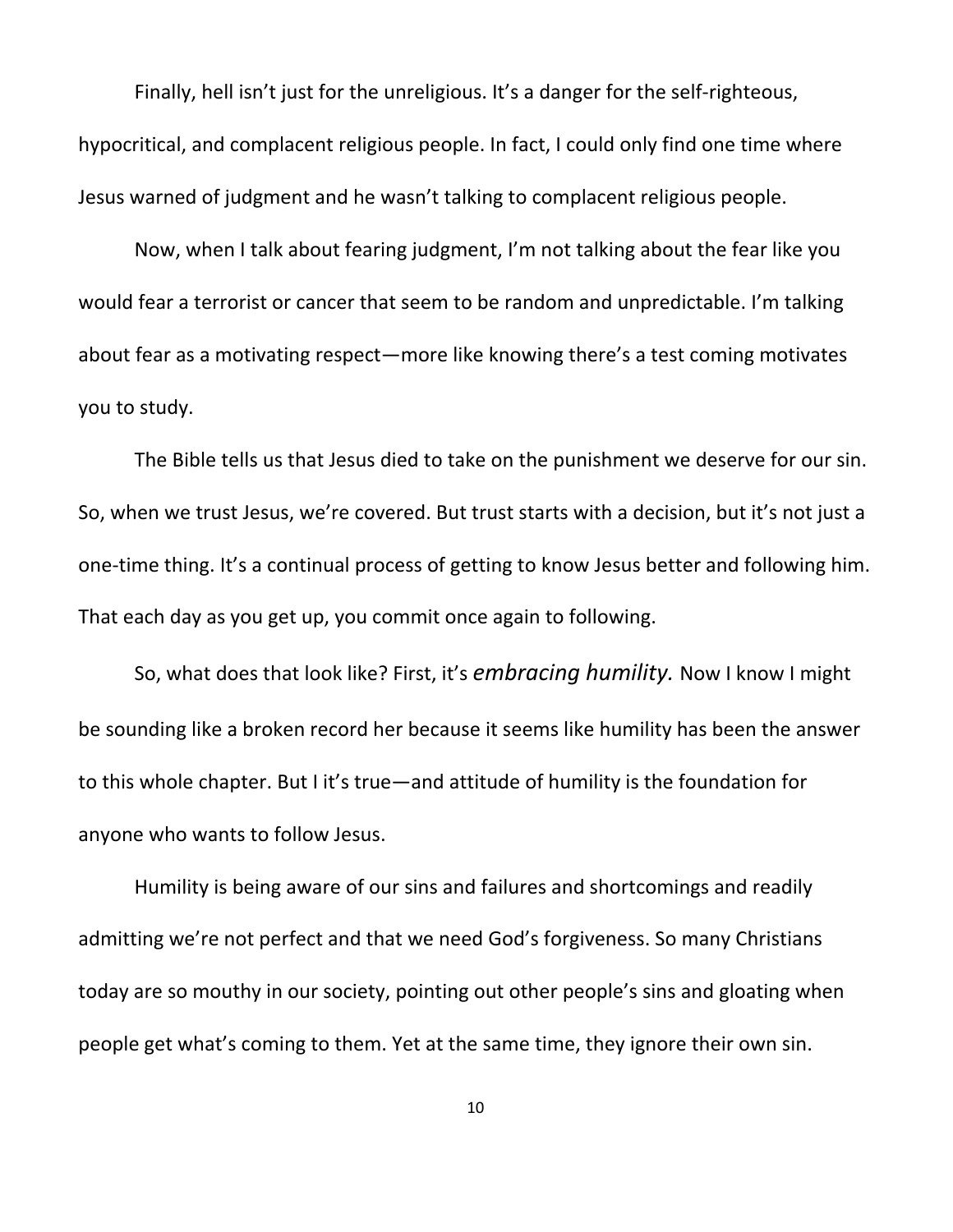Humility doesn't point out other people's sin. It's introspective. 1 Timothy 4:16 says, **"Watch your life and doctrine closely. Persevere in them, because if you do, you will save both yourself and your hearers."**

And listen these words from James 3:13, **"Who is wise and understanding among you? Let them show it by their good life, by deeds done in the humility that comes from wisdom. But if you harbor bitter envy and selfish ambition in your hearts, do not boast about it or deny the truth. Such "wisdom" does not come down from heaven but is earthly, unspiritual, demonic. For where you have envy and selfish ambition, there you find disorder and every evil practice.**

**But the wisdom that comes from heaven is first of all pure; then peace-loving, considerate, submissive, full of mercy and good fruit, impartial and sincere. Peacemakers who sow in peace reap a harvest of righteousness." Humility holds this** kind of life up as the example to follow.

*And finally, keep your eyes fixed on Jesus.* **Hebrews 12 says, "**…**let us throw off everything that hinders and the sin that so easily entangles. And let us run with perseverance the race marked out for us, fixing our eyes on Jesus, the pioneer and perfecter of faith. For the joy set before him he endured the cross, scorning its shame, and sat down at the right hand of the throne of God."**